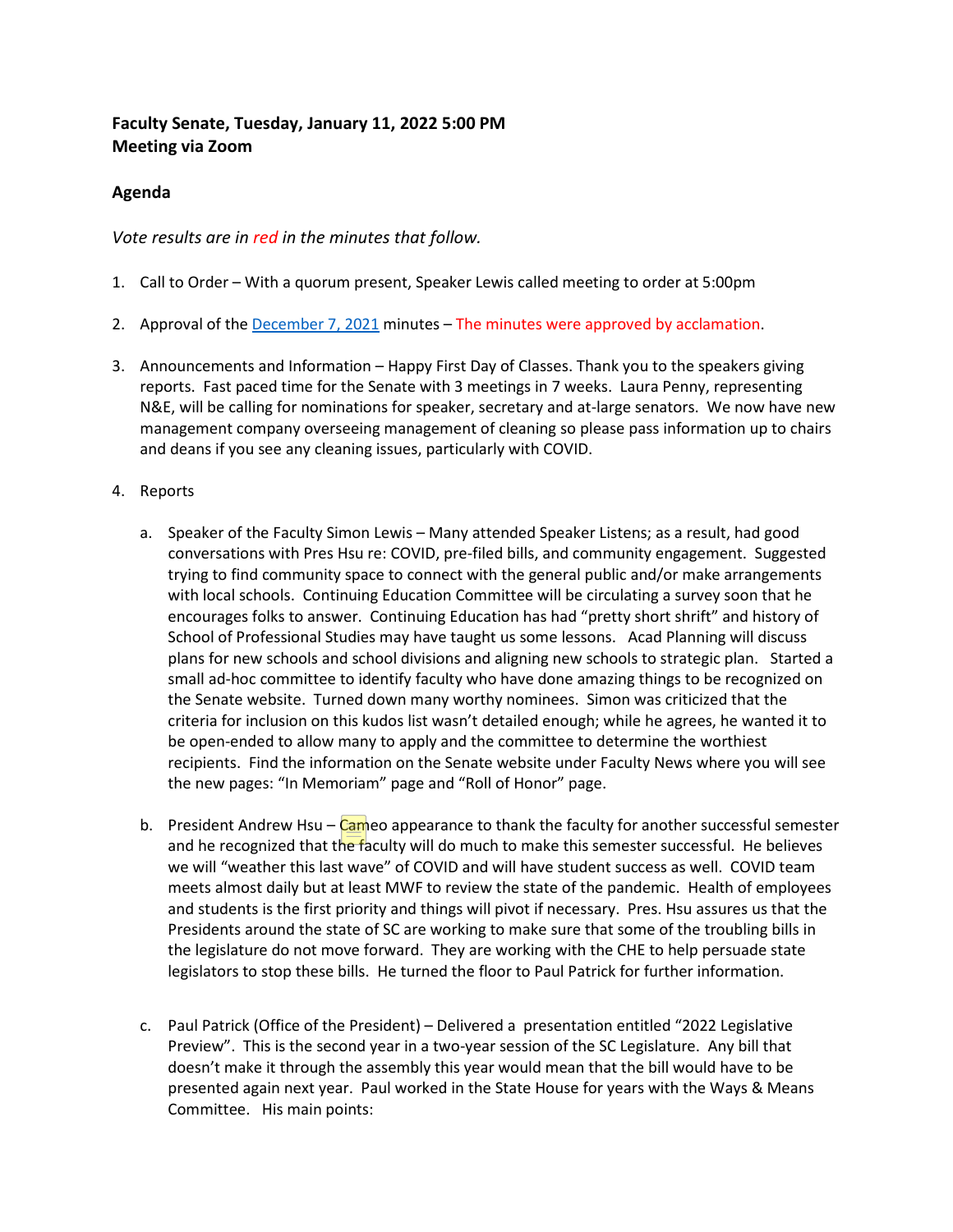A) There are generally thousands of bills with many parts on each bill. SC House is relatively unchanged since 2016, but in the last 20 months there has been much change in the Senate. 3 moderate Democrats lost seats to Republicans. Republicans now have a 29/16 majority, and probably will have 30 after the Florence special election. Many Senate rules use a 3/5 threshold or 26-vote threshold meaning that it's easier for the Republicans to get things passed. Among other changes, Senator Tom Alexander is now Senate President and Senator Peeler is now finance chair.

B) He spoke of two categories of key legislative issues now before the SC Legislature: 1. COVID-19 – Budget Provisos: 117.190 – prohibits higher ed from requiring COVID-19 provisions; 1.108 – prohibits K12 from requiring facemasks; H.3216 – Vaccine mandates that makes a federal mandate illegal in SC. This took considerable maneuvering to bring to House floor.

2. Academic Coercion/Indoctrination: H.4605 – five sponsors, which is not many. Establishes a reporting process for citizens to report behavior that might be viewed as "coercive"; sets forth possible penalties for violations; and establishes requirements for agencies to affirm compliance. Florida and Indiana have taken "similar steps"; Florida requires higher education staff to complete annual survey to determine "viewpoint diversity"; Indiana surveyed students; Paul believes there's "a lot on their plate" and this is unlikely to pass. The bill is sitting in committee, and representatives haven't voted on either this or the next (H.4522). H.4522 – Again sitting in committee; has 25 sponsors, including two in leadership positions; Prohibits hiring anyone with tenure or the possibility of tenure starting Dec 31, 2022; all current tenure contracts will continue; Georgia adopted changes to its post-tenure review, which allows faculty to be removed without a faculty-led dismissal hearing; Faculty in Georgia can now be dismissed outright after consecutively failing two annual reviews and failure to complete an improvement plan; they can thus be dismissed using administrative procedures that don't involve faculty review. Paul believes something like this is more likely to be amended to the H.4522 bill as the current bill is not likely to move forward. C)Paul also spoke to the budget. FY 20-21 appx \$1+B in contingency fund; FY 21-22 Projected 1-time funds available for appropriation there's about \$2B available and another \$900M in recurring funds. SC has received just more than \$2.5 billion in state fiscal recovery funds. These funds are for COVID-19 relief packages. Governor McMaster, yesterday (January  $10<sup>th</sup>$ ), released his executive budget and his suggestions are: \$436M for broadband, \$250M for small business grants, and many others. His proposed budget did not put money in for higher education. In SC, legislature votes on the budget and the Governor's budget proposals are more like agenda-setting documents.

#### Questions/Comments:

Q) Scott Harris – SSM At Large – Geology – What is the drop-dead date on this session? A) General Assembly must resign by the third Thursday in May. There is also a crossover date which changes year to year, but usually a bill has to make it to the other body by March. Q) Scott Harris – SSM At Large – Geology – Does CofC have good support for getting funds? A) Delegation is very supportive of CofC and has a lot of respect. There is some anti-Charleston bias that we have to fight. Our budget request is relatively small.

目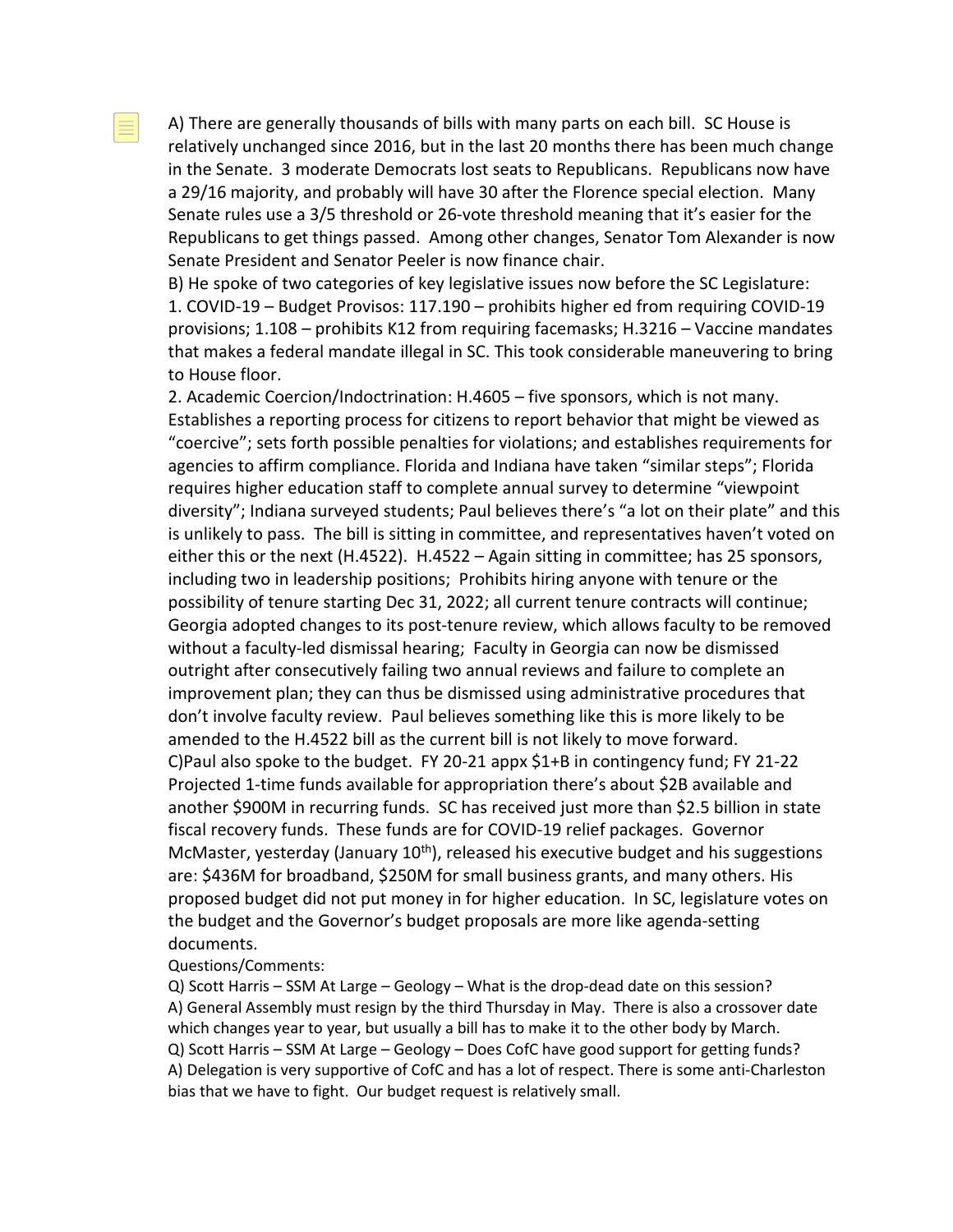Q) Nathaniel Walker – Senator for Art & Architectural History – Asked for clarification re: tenure. Would current hires have to lose tenure?

A) Unlikely for such a proposal not to be overturned, but the current bill does not make that suggestion; it only talks about new hires after 12/31/22

Q) Nathaniel Walker – Senator for Art & Architectural History – A friend says that if we created pastel dorms we could look like a "Harry Potter goes to the beach" college and would really bring students. He said it was a kidding/not kidding comment.

Q) Julia Eichelberger –At-Large HSS Senator – If we could pay off our current debt that would mean that we would lower cost to our students.

A) Paul agreed but explained that we are not allowed to use federal money for tax cuts or to service current debt. The last time SC passed a bond bill was 2000; thus it's been 22 years since we've borrowed money for capital improvement. That means that 20% of our budget goes to maintaining the physical campus. Thus \$2K of the \$10K that instate students pay for tuition is going for paying for the buildings that the state owns.

Q) Simon asked Paul to please let us know if there's anything the faculty should do, or should not do, to help.

#### d. Margaret Hagood (CETL)

Margaret gave a report from the survey of faculty taken during the fall 2021. The full results will be shared soon with the entire college. CETL Advisory Committee has representatives from all schools, a member of Senate, and a representative from TLT. The committee worked with divisions across campus to construct a survey of 74 statements with Likert-scale response and room for comments. The survey contained 6 sections. 25.9% of faculty responded. Highlights from the survey:

1) Faculty do value professional development but often have a difficult time fitting that in; would like to have small-group professional development opportunities during 9-month appointment; faculty prefer CETL communication via email and website

2) 80% of respondents are interested in learning about new pedagogies and strategies

3) 78% want to learn more strategies for student engagement

4) Faculty would like to have more incentives/recognition for excellence/innovation in teaching

5) 84% would like additional tools beyond student evaluations to inform instruction

6) Peer evaluation varies widely across schools/department

7) Over half would like support in connecting advising and mentoring into their annual reviews and major evaluations

8) Resources to support instruction are often unknown to and underutilized by faculty.

9) 70% believe wellness and well-being are important components of teaching and learning; 48% feel confident in their abilities to infuse culture of wellness and well-being into their courses.

CETL next steps based on the survey results:

1) Monthly email communications with hopefully good links to interesting/helpful content

2) Collaborate with units across campus to curate and share resources and create pedagogies to support faculty development

3) Spring Offerings: first few weeks of classes online check-in; Spring Book Club Discussion related to REI; Feb-Mar-Apr Lunch and Learn; ORGA workshop for Early Career Development Program Award – working with chairs to identify 12-20 people eligible for that; Writer's Retreat in Mar and May; and Course Re/design Retreat in May.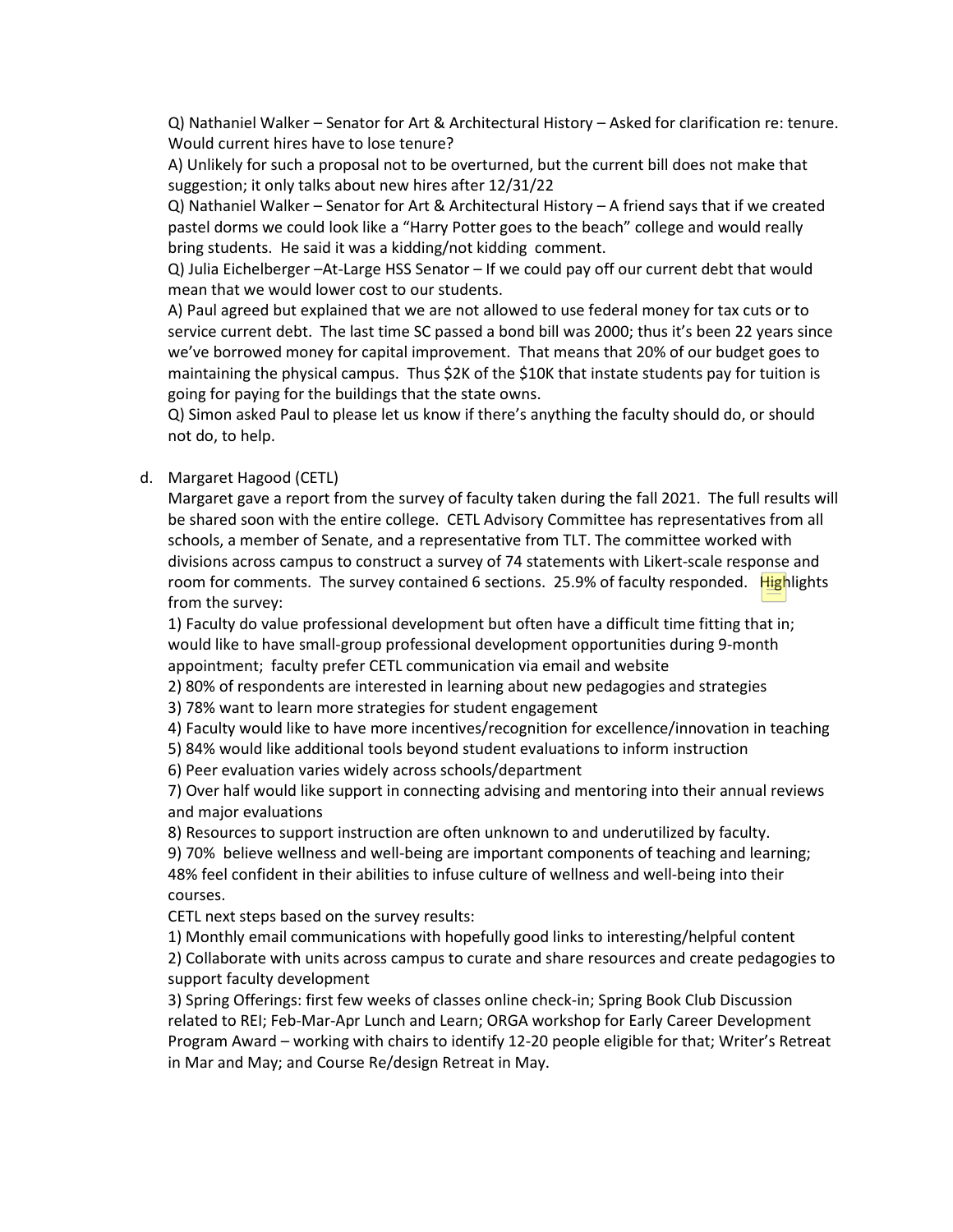Margaret ended with a thanks to the CETL advisory committee who have met a lot to help with the process and for the next steps. Also thanks to Senate for inviting her and to all who completed the survey.

Questions/Comments:

Q) Simon thanked CETL for continuing the Writer's Retreat which he personally has found beneficial.

e. Reapportionment (N&E, Laura Penny)

Laura offered thanks to RoxAnn Stalvey, former N&E chair, who helped explain steps. Laura explained that every three years N&E has to reapportion senators. That requires getting numbers from Academic Affairs and using Huntington-Hill to handle reapportionment. She reported the number of faculty in each school, with the total being 504. A couple of faculty are split among schools thus those schools have x.5 faculty. She listed and explained the steps of the Huntington-Hill method. The resulting calculations resulted in minimal change for senators for 22-24: EHHP will gain 1 senator and Business will lose 1 senator. Laura also ran the reapportionment numbers considering the possibility of a new school for Health & Human Performance being split off from the current EHHP – she noted that should this happen, based on the current numbers, Education's 4 senators would be split evenly with 2 going to Health & Human Performance and 2 going to Education.

Questions/Comments:

Q) Simon offered thanks to Laura and her committee for doing this. He laughingly replied that he was glad the math was handled by her and not him.

- 5. New Business
	- a. Curriculum Committee (Xi Cui, Chair)

None of the proposals generated much discussion in FCC and none by Senators, other than item x below. We will thus discuss x separately. The Gen Ed committee is additionally working on the issue of 3 tabled discussions. Teacher Education had a proposal on allowing Gen Ed math alternative courses to be used for Early Childhood majors requirement. Only one math alternative course has been approved thus far for the College. He spoke with Suanne Ansari, Chair of General Education, and knows that Gen Ed is working on that issue. For the coming meeting of FCC on Friday, January 14 there are 44 proposals under review. Math has approved the courses for Math alternative so those should come through soon. Poll 1 – Voted on all items i – xiii except item x in list below. All were approved with a vote of 42 out of 42 in favor.

Discussion on item x found in the bullet below.

- i. Linguistics Minor change: Reduce "Language and Society" component in the minor's core from 6 to 3 hours and increase electives from 6 to 9 hours. [Curriculog link](https://cofc.curriculog.com/proposal:3596/form)
- ii. CITA-395: Proposal to add CSCI 380 as a pre/co-requisite to CSCI 395, in addition to "Declared CITA major, CITA 280/CSCI 280, CSCI 230(or CSCI 315 or CSCI 370) with a grade of C- or better, 9 credit hours in concentration.[" Curriculog link](https://cofc.curriculog.com/proposal:3619/form)
- iii. DATA B.S.: Proposal to add a 9 credit-hour "Language Process and World Outlooks Emphasis" to DATA BS major[. Curriculog link](https://cofc.curriculog.com/proposal:3560/form)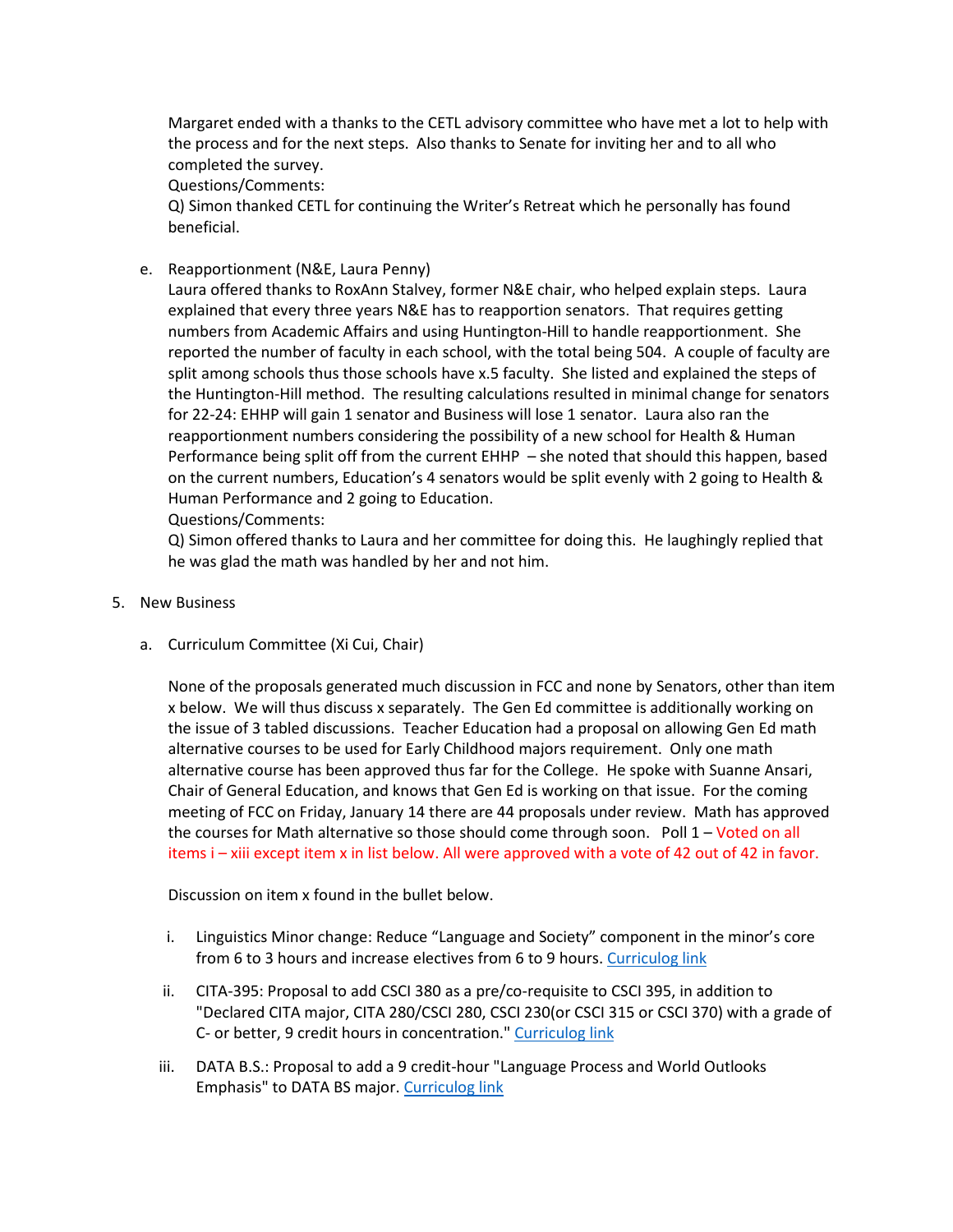- iv. CITA-Art Concentration change: Add ARTS 316 to this concentration's electives because 1) it is inherently relevant and 2) Dept. of Studio Art will add ARTS 316 as a pre-requisite of ARTS 334 which is currently in this concentration's elective. [Curriculog link](https://cofc.curriculog.com/proposal:3674/form)
- v. CSCI 315: Proposal to explicitly list MATH207 as a pre-requisite. [Curriculog link](https://cofc.curriculog.com/proposal:3613/form)
- vi. CSCI 370: Proposal to explicitly list MATH207 as a pre-requisite. [Curriculog link](https://cofc.curriculog.com/proposal:3614/form)
- vii. CSCI 390: Proposal to explicitly list MATH207 as a pre-requisite. [Curriculog link](https://cofc.curriculog.com/proposal:3618/form)
- viii. CSCI 392: Proposal to explicitly list MATH207 as a pre-requisite[. Curriculog link](https://cofc.curriculog.com/proposal:3617/form)
- ix. EDEC BS Early Childhood Edu: Proposal to add TEDU 462 (Study Abroad Visual and Performing Arts Education) as an alternative option for EDEE 403 (Visual and Performing Arts). [Curriculog link](https://cofc.curriculog.com/proposal:3607/form)
- x. EDEC BS Early Childhood Edu: proposal to allow alternative math courses in lieu of the current required math courses for those approved for alternative math[. Curriculog link](https://cofc.curriculog.com/proposal:3684/form)

Bob Mignone was concerned that people with dyscalculia or another math disability could be teaching math at a K-3 level. He spoke with folks in School of Education who explained that teachers with disability could really overcome this disability and be an asset to the students because of their own struggles. He looked at the required PRAXIS exam that teachers must take in order to become certified; he believes a student who has not overcome their disability could not pass the exam. He referred to a family member who suffered from dyslexia who overcame the disability, got a Masters, and became a teacher who believes her former disability makes her a stronger teacher. He wants all to know after his research, he now supports the proposal. Poll 2- Vote to approve item x of the FCC proposal passed with a vote of 41 out of 43 in favor, 1 opposed, and 1 abstaining.

- xi. EDEL BS Elementary Education: Proposal to add TEDU 462 (Study Abroad Visual and Performing Arts Education) as an alternative option for EDEE 403 (Visual and Performing Arts). [Curriculog link](https://cofc.curriculog.com/proposal:3606/form)
- xii. TEDU Education Minor: Proposal for new TEDU minor [Curriculog link](https://cofc.curriculog.com/proposal:3650/form)
- xiii. New course proposal TEDU 462: Study Abroad Visual and Performing Arts Education [Currculog link](https://cofc.curriculog.com/proposal:3601/form)
- b. General Education Committee (Suanne Ansari, Chair)
	- i. REI

Slate of REI proposal. One question was raised re CLAS 215 by Nathaniel Walker related to the name of the course but not for its inclusion in REI. He withdrew his comment and supports the inclusion. Poll 3 – Vote to approve all REI motions (A-J) passed with 40 in favor and 1 opposed.

- A. AAST 366 -Race-Ethnic Relations (REI): US Context <https://cofc.curriculog.com/proposal:3302/form>
- B. AFST 101 Introduction to Africa (REI) : Global Context <https://cofc.curriculog.com/proposal:3359/form>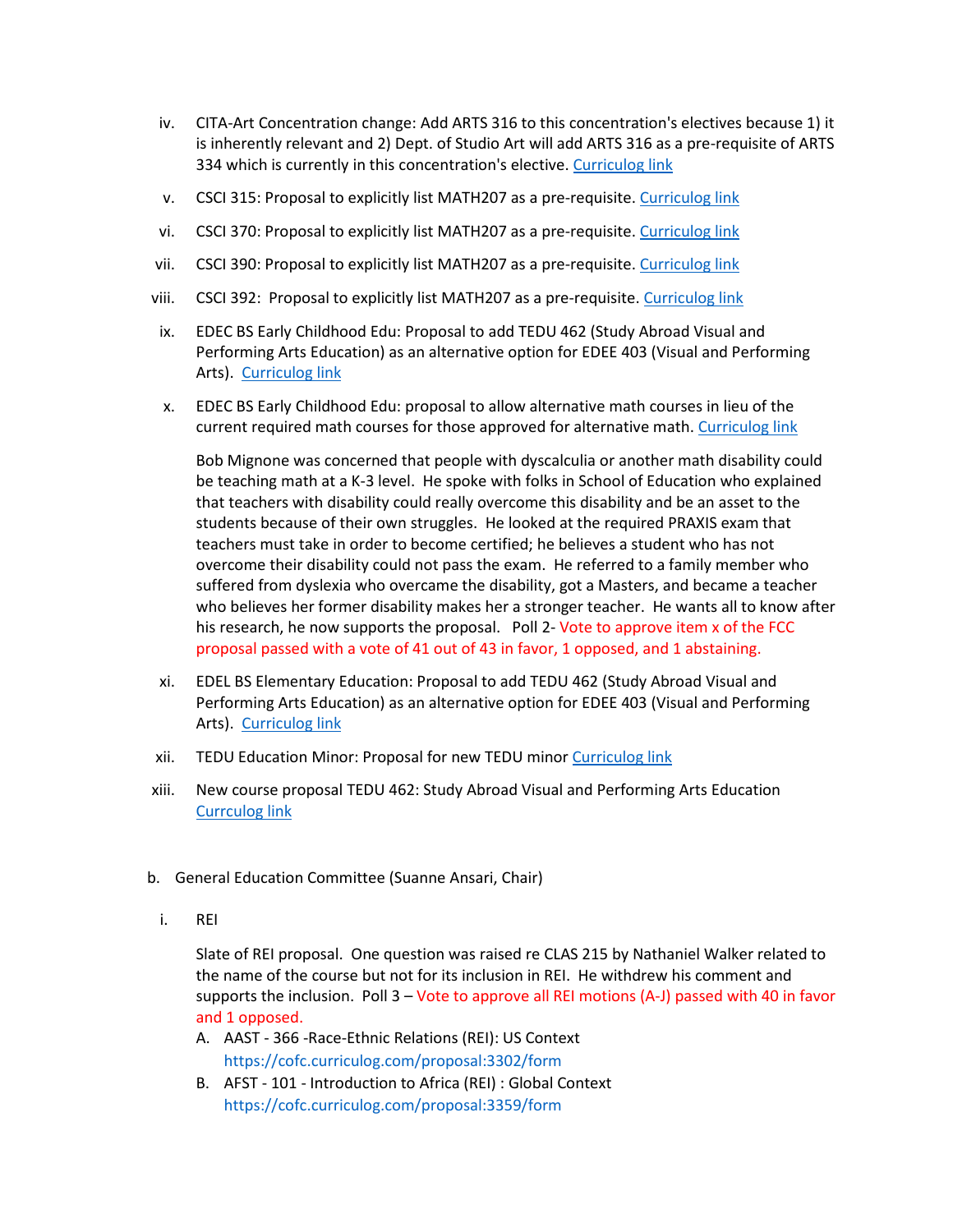- C. AFST 205 Gender in Africa (REI) : Global Context <https://cofc.curriculog.com/proposal:3360/form>
- D. ANTH 101 Introduction to Anthropology (REI) : Global Context <https://cofc.curriculog.com/proposal:3355/form>
- E. ARTH 396 The Architecture of Memory: Museums, Memorials, Monuments (REI): US Contex[t https://cofc.curriculog.com/proposal:3354/form](https://cofc.curriculog.com/proposal:3354/form)
- F. CLAS 215 Slavery and Racism in Greece and Rome (REI) : Global Context <https://cofc.curriculog.com/proposal:3349/form>
- G. POLI 342 Politics of Africa (REI) : Global Context <https://cofc.curriculog.com/proposal:3331/form>
- H. POLI 343 Politics of East Asia (REI) : Global Context <https://cofc.curriculog.com/proposal:3330/form>
- I. POLI 395 Global Political Thought (REI) : Global Context <https://cofc.curriculog.com/proposal:3332/form>
- J. POLI 423 Housing Policy (REI): US Context <https://cofc.curriculog.com/proposal:3329/form>
- ii. General Education
	- A. General Education; Humanities JWST 350 Jews and Muslims: Coexistence and Conflic[t https://cofc.curriculog.com/agenda:252/form](https://cofc.curriculog.com/agenda:252/form) Poll 4 – Vote to approve this motion passed with 42 out 42 in favor
	- B. General Education : Foreign Language PORT 150 Intensive Elementary Portuguese through Culture<https://cofc.curriculog.com/proposal:3549/form> Point of clarification – Tom Bucheit – This course will count as a pre-requisite but not as completing the general education language requirement. Poll 5 – Vote to approve this motion passed with 42 out 42 in favor
- c. Committee on Graduate Education (Shawn Morrison)

Shawn explained the two motions from Graduate Education. Neither generated discussion. Poll 6 – Vote to approve two Graduate Education motions passed with 42 out 42 in favor

- i. Computer and Information Sciences, MS CSIS 638 Implementation of Database Management Systems: pre-req change (remove DATA 505 and DATA 506) Proposal [ **[Curriculog](https://cofc.curriculog.com/proposal:3592/form)**
- ii. Public Administration, MPA Program change: increase degree hours from 33 to 36 as required by external accreditation agency, add one elective to degree requirements [Proposal | Curriculog](https://cofc.curriculog.com/proposal:3543/form)
- 6. Constituents' General Concerns

Ashley Pagnotta – Physics Senator – She has emailed Alicia Caudill for official guidance. Has two students who are wearing mesh masks. She's wondering if others have seen this. Simon believes it should be addressed by back-on-the-bricks. William VanDenburgh – At-Large SBE Senator- has also